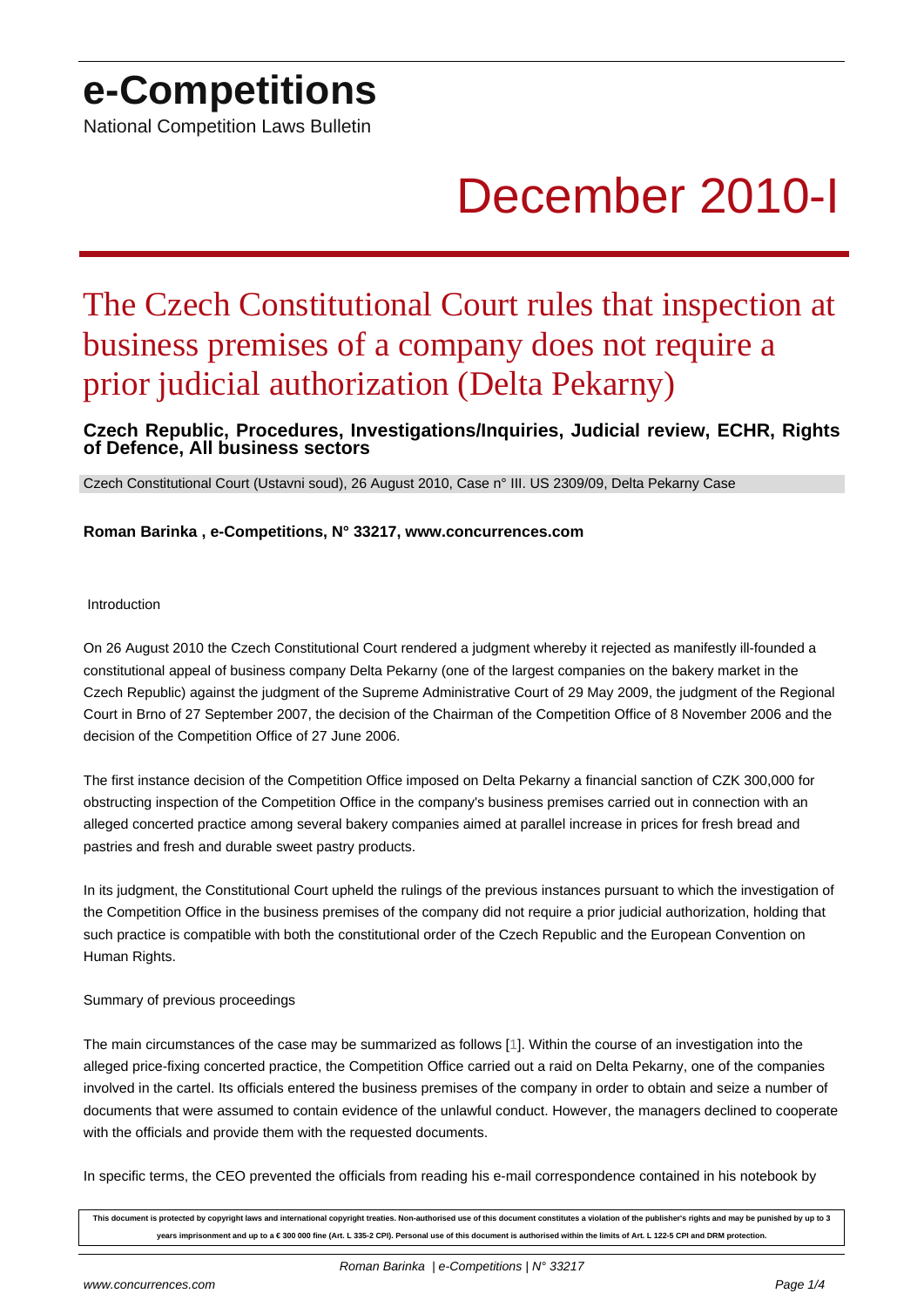closing the notebook and leaving with it the premises of the company on the purported ground that he had to attend a business meeting. Another manager took away from the officials two printed e-mails that had been previously handed over to them on the ground that they represented private correspondence.

The Competition Office held that the conduct of the managers constituted an unlawful obstruction of its investigation violating Section 21 (4) a (5) of the Competition Act and imposed upon the company a fine of CZK 300,000. Delta Pekarny filed an appeal against the first instance decision of the Competition Office to its Chairman, but he affirmed. Similarly, the decisions of the Competition Office and its Chairman were subsequently affirmed by the Regional Court and Supreme Administrative Court.

Delta Pekarny invoked before the above stated domestic authorities a number of precedents of the European Court of Human Rights, the Court of Justice of the European Communities, the Czech Constitutional Court etc. The company relied particularly on the Société Colas Est and Others v. France judgment [2] in which the European Court of Human Rights had held that a dawn raid carried out by the officials of the French Department for Competition, Consumer Affairs and Fraud Prevention in the absence of a prior judicial authorization had violated the right of the applicant companies to respect for their homes.

However, all the Czech domestic instances declared that the European precedents, including the Société Colasjudgment, were inapplicable to the case of Delta Pekarny and held that a raid carried out by the Competition Office did not require a prior judicial authorization. A dawn raid unauthorized by a judicial warrant, they concluded, was fully compatible with both the Czech constitutional order and Article 8 of the European Court of Human Rights [3].

Proceedings before the Constitutional Court

#### **Arguments of Delta Pekarny**

As in the previous proceedings, Delta Pekarny based the argumentation contained in its constitutional appeal to a decisive degree on the reasoning of the European Court of Human Rights (hereinafter the "ECHR") in the Société Colas judgment. The company recalled the dictum of the ECHR pursuant to which the European Convention on Human Rights (hereinafter the "Convention") should be construed in a dynamic manner and emphasized that "the time has come to hold that in certain circumstances the rights guaranteed by Article 8 of the Convention may be construed as including the right to respect for a company's registered office, branches or other business premises" (para. 41 of the Société Colas judgment).

Further, the applicant company pointed to the conclusion of the ECHR pursuant to which the relevant legislation and practice pertaining to the competence of competition authorities to carry out dawn raids must afford "adequate and effective safeguards" against abuse (para. 48). In addition, Delta Pekarny stressed that the Competition Office, similarly as the French authorities in the Société Colas case, had very wide powers which gave it exclusive competence to determine the expediency, number, length and scale of inspections (para. 49).

Since the ECHR had held in the Société Colas judgment that the raids of the French competition authorities carried out without a prior judicial authorization could not be regarded as "strictly proportionate" to the legitimate aims pursued (para. 49), Delta Pekarny argued that the Czech Constitutional Court should adopt a similar position and hold that the inspection

**This document is protected by copyright laws and international copyright treaties. Non-authorised use of this document constitutes a violation of the publisher's rights and may be punished by up to 3 years imprisonment and up to a € 300 000 fine (Art. L 335-2 CPI). Personal use of this document is authorised within the limits of Art. L 122-5 CPI and DRM protection.**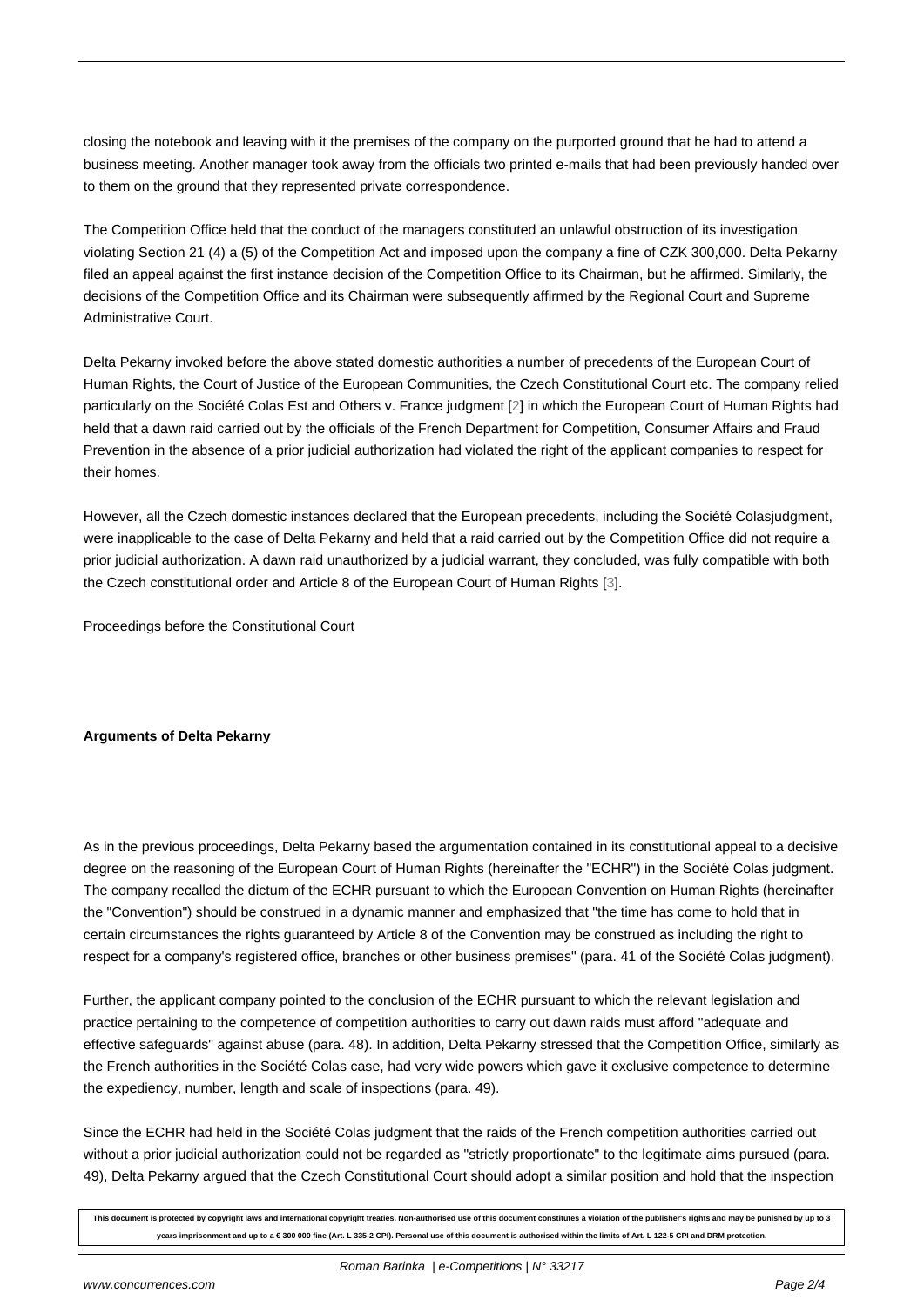carried out by the Competition Office at Delta Pekarny's business premises without a prior judicial warrant had equally violated the company's right to respect for home guaranteed by Article 8 of the Convention.

#### **Judgment of the Constitutional Court**

The Constitutional Court dismissed the constitutional appeal of Delta Pekarny as manifestly ill-founded on the basis of the following reasoning:

At the outset of its analysis, the Constitutional Court emphasized that its task is not to assume the role of the fourth instance and review the interpretation and application of the so-called "simple law". As the Constitutional Court held in this respect, its role is limited merely to "placing emphasis on the most important questions and correcting the most extreme excesses."

Having defined its role, the Constitutional Court found that no excesses that would violate the fundamental rights of the applicant company had been committed in the previous proceedings. However, in arriving at this conclusion, the Constitutional Court refrained from making an independent constitutional analysis of the issues raised by Delta Pekarny and confined itself to a mere proclamation that the lower instances had dealt satisfactorily with all objections put forward by the applicant company.

In particular, the Constitutional Court upheld the conclusion of the previous instances that the Société Colas judgment was inapplicable to the Delta Pekarny case since the two cases were distinguished by a number of different features. Among the most significant differences were the following:

First, the French legal regulation was said to be different since the competences of the French relevant authorities are wider than those of the Czech Competition Office. The wider scope of their competences follows, among others, from the fact that they are entitled to also seize documents, whereas the Competition Office possesses merely the right to make their copies. Furthermore, the Czech competition authority, unlike the French authorities, cannot arrest a person for the purpose of an investigation. Also, the French authorities may, unlike the Czech Competition Office, order the competent organ of the administration of postal services to open an envelope if there is a reasonable suspicion that it contains evidence of an anticompetitive conduct.

Second, the Czech Competition Office, unlike the French authorities, exceeded neither the scope of the investigation nor their statutory powers. Lastly, the Czech legal order allegedly provides to undertakings the possibility to challenge the inspection by way of a judicial action against unlawful interference and/or a judicial action for review of the administrative decision imposing the fine, whereas under French law it is possible to challenge the inspection only in the proceedings on the merits of the case.

Given these differences between the French and Czech regulation of dawn raids, the Constitutional Court held that the Société Colas judgment was inapplicable to the Delta Pekarny case and upheld the rulings of the lower instances pursuant to which an inspection carried out be the Competition Office in a company's business premises does not require a prior judicial authorization.

#### Concluding remarks

**This document is protected by copyright laws and international copyright treaties. Non-authorised use of this document constitutes a violation of the publisher's rights and may be punished by up to 3 years imprisonment and up to a € 300 000 fine (Art. L 335-2 CPI). Personal use of this document is authorised within the limits of Art. L 122-5 CPI and DRM protection.**